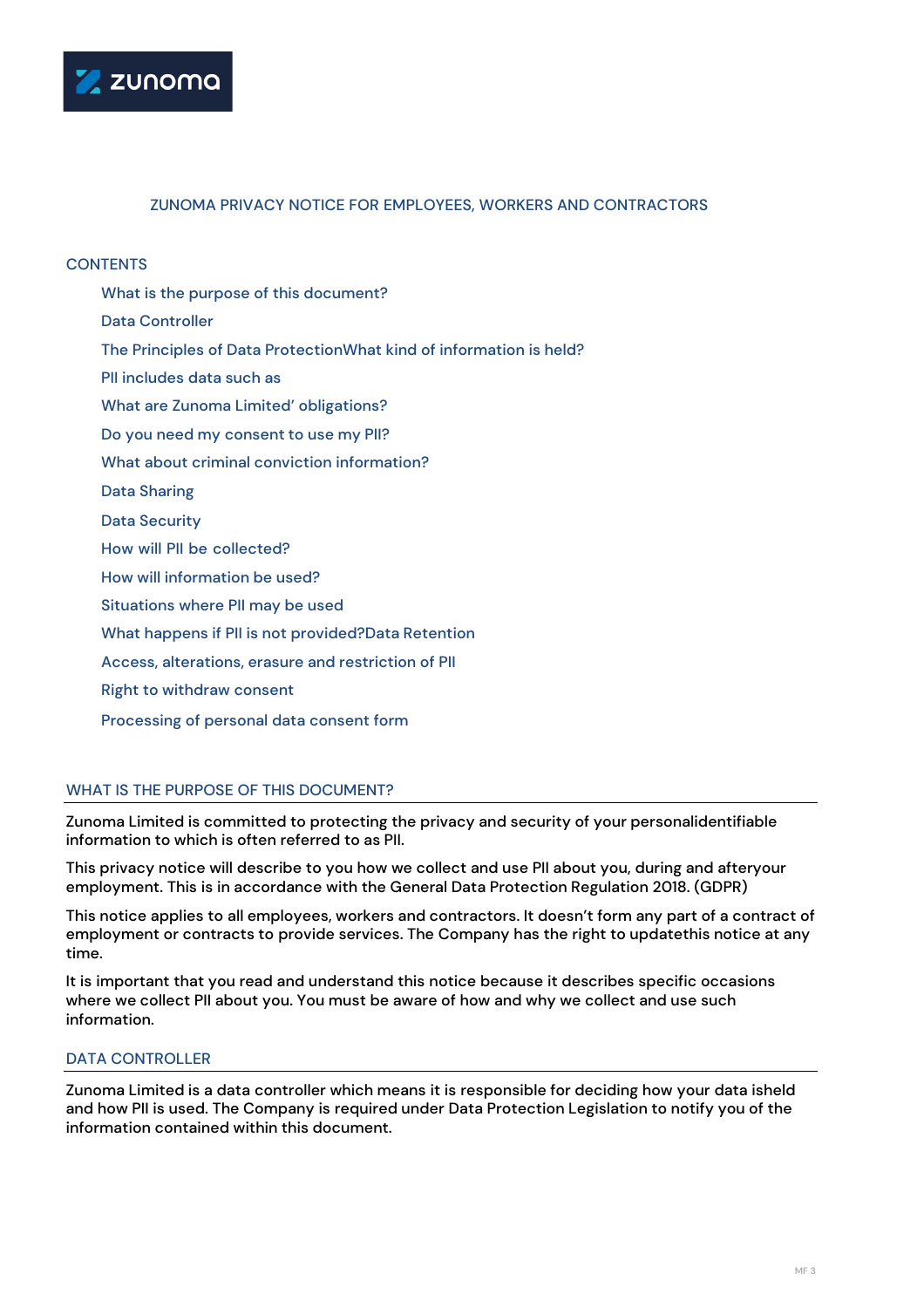

# THE PRINCIPLES OF DATA PROTECTION

Zunoma Limited will comply with the Data Protection Law. This means:

- We will use your PII lawfully, fairly and in a transparent way.
- **PII** will only be collected for valid purposes which will have been explained to you and notused for incompatible purposes.
- **EXTER 1** Limited only to the purposes to which you have been told about.
- **PII** information will be accurate and kept up to date.
- **PIII** information will be kept only as long as necessary for the purposes to which you havebeen told about.
- **PII** information will be kept securely.

### PII INCLUDES DATA SUCH AS:

PII information will be held. This is any information about an individual which could allow themto be identified. It doesn't include any data where the identity of an individual has been removed.

### SENSITIVE INFORMATION REQUIRES A HIGHER LEVEL OF PROTECTION. SENSITIVE INFORMATION IS:

- Contact details such as title, name, address, telephone number and e-mail address
- **Date of birth, driving licence information and other copies of identification documentssuch as** passport and confirmation of address
- Gender
- **Marital status**
- **Dependants**
- **Next of kin and emergency contact information**
- National Insurance number, bank account details, payroll records, and tax statusinformation
- **Salary, pension and benefits information**
- Details of annual leave
- **Recruitment information including references, CV's, covering letters and right to work** information
- **Employment records such as contractual information, training records, performancework** history, professional qualifications and trade union membership
- **Disciplinary and grievance history**
- **Information obtained through electronic means such as door entry information such as finger** print records and CCTV footage
- Photographs
- **Details about race or ethnicity and data held in accordance with equal opportunities** questionnaires.
- **Health records and medical conditions, and information about criminal convictions and** offences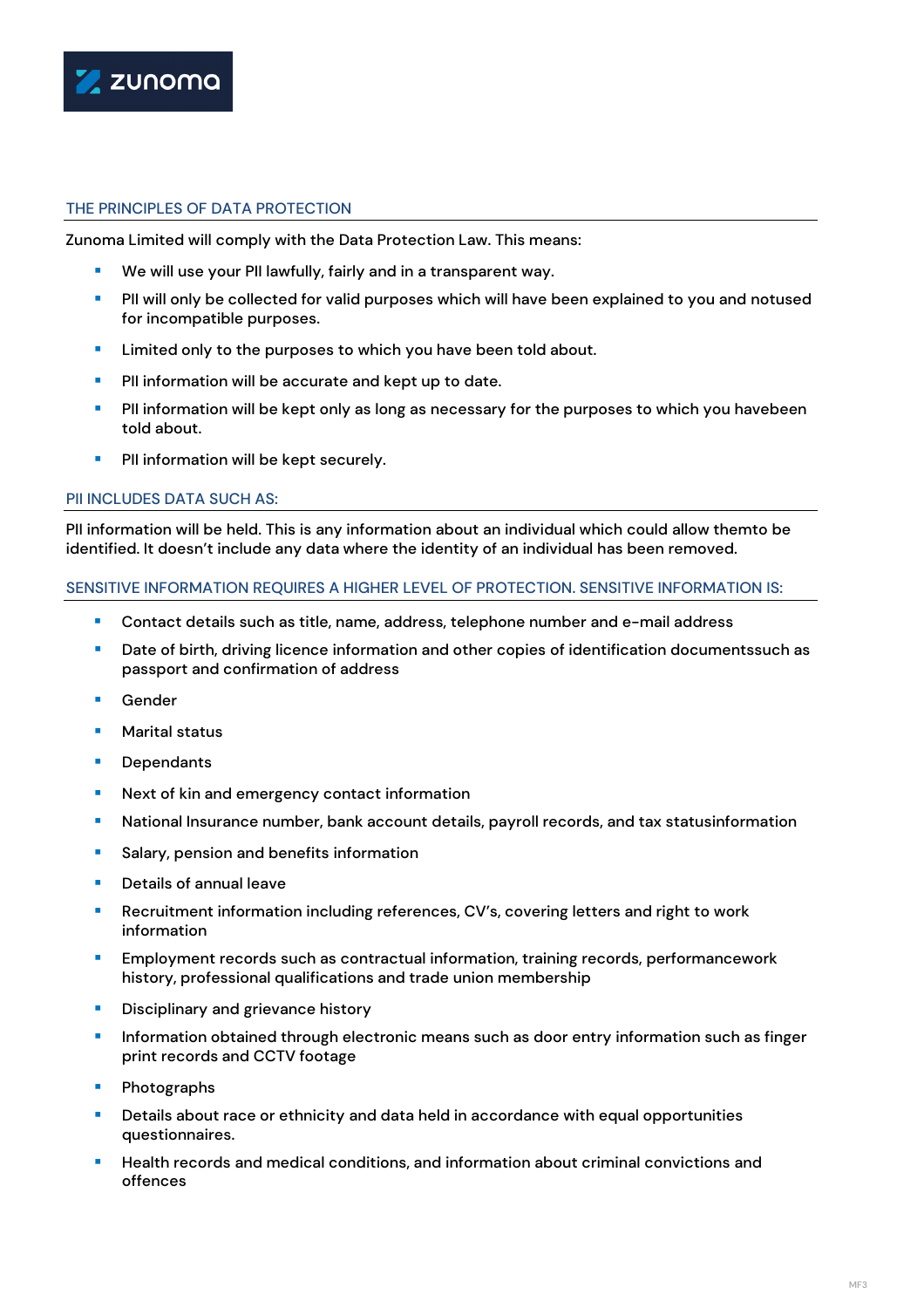

Special categories: In certain circumstances, the Company may share some PII. Appropriate policies are in place which documents and safeguards the processing of this type. Processing ofspecial PII can happen in the following circumstances:

- To carry out legal obligations
- **In the need of public interest, equal opportunities and in relation to occupationalbenefit** schemes
- Legal claims (when you are not able to give consent personally)
- **Where PII has already been made public (e.g. by the Police)**
- **During the course of legitimate business activities with the appropriate safeguards**
- In limited circumstances with written consent

### WHAT ARE ZUNOMA LIMITED'S OBLIGATIONS AS AN EMPLOYER?

In some cases, PII is sensitive data. Zunoma Limited may use PII in the following ways:

- In relation to absences which include sickness or family related leave in order to complywith employment (and other) law.
- Physical or mental health and disability status to ensure Health and Safety complianceand legislation is adhered to.
- **Information regarding race, or national/ethnic origin with prior consent to ensuremeaningful** reporting and monitoring is produced
- **Trade Union membership information to pay Trade Union premiums**
- To facilitate compliance with formal regulatory requirements.

# DO YOU NEED MY CONSENT TO USE MY PII?

Zunoma requires your consent to use your PII to fulfil your contract of employment (e.g. to facilitate you being paid). We want you to understand what PII is being held and how it is being used by the Company. Sometimes you may be approached for written consent to allow the processing of sensitive data. It is not a condition of your contract that you agree to any request of consent. From time to time, 3<sup>rd</sup> parties may approach Zunoma requesting PII in connection with a mortgage application or employment reference etc. In these circumstances you may be approached to provide consent.

### WHAT ABOUT CRIMINAL CONVICTION INFORMATION?

Information relating to criminal convictions will only be used when the Law allows us to do so.

Disclosure Barring Service (DBS) checks are carried out at recruitment stage and thereafter upon request from a Senior Manager should it be required. Given the nature of the business,Zunoma reserve the right to request DBS checks for it's employees.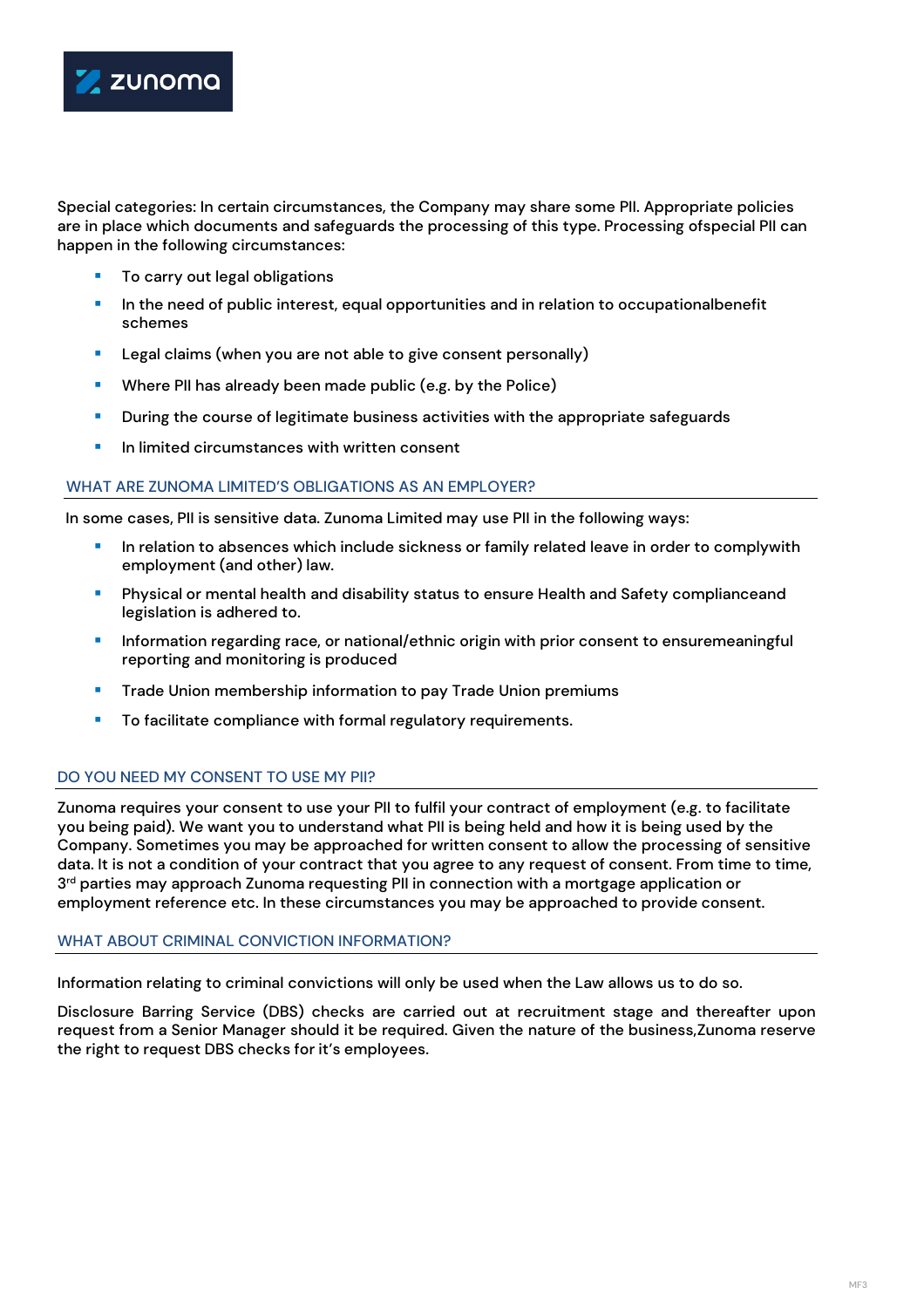

# DATA SHARING

PII may be shared with third parties including third party service providers. (e.g. pensionproviders)

Third parties are required to respect the security of data and must treat it in accordance withthe law.

There may be some instances where your PII may be transferred outside of the EU.

Zunoma Limited will share PII with third parties when required to do so by law.Third parties include third-party service providers, including contractors.

All third-party service providers and contractors are required to take appropriate securitymeasures to protect PII in line with our Company policies and procedures.

Information is shared with third parties as part of reporting activities relating to Company performance, business reorganisation, business systems and maintenance and system maintenance support. The Company may also share PII with a regulator to otherwise comply withthe law.

## DATA SECURITY

Measures are in place to protect the security of your PII.

Third parties will only process your PII upon Zunoma Limited's instruction and only when anagreement is in place.

Security measures are in place to prevent PII from being accidentally lost, accessed or used in an unauthorised way. Procedures are also in place to deal with any suspected data security breach. You will be notified along with any applicable regulator if a suspected breach was to arise.

### HOW WILL PII BE COLLECTED?

PII about employees, workers and contractors is collected through the application and recruitment process. This information is sourced directly from the candidates and in someinstances via an employment agency or background check provider.

Sometimes, Zunoma Limited collect additional information from third parties including former employers, credit reference agencies and other background check agencies. There are also instances where Zunoma Limited collect information from character and academic references.

Additional PII may also be collected in the course of role related activities throughout youremployment with the Company.

### HOW WILL INFORMATION BE USED?

- **Where the Company need to perform the contract to which has been entered**
- Where legal obligations are to be met
- **When necessary for legitimate interests, your interests and when fundamental rightsdo not** override those interests. This includes information from a third party.
- **Where yours or other interests are to be protected**
- When needed for public or official purposes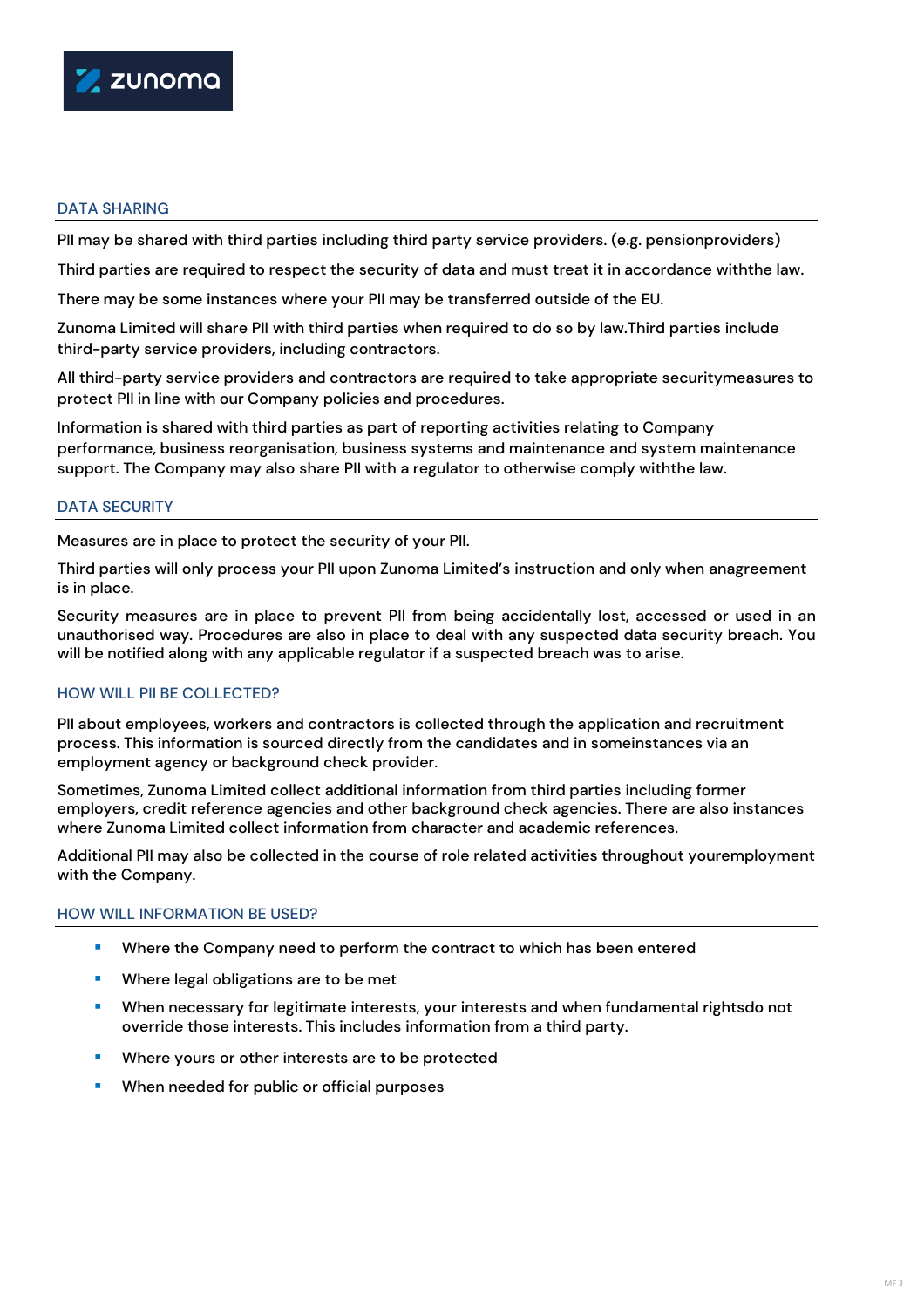

### SITUATIONS WHERE PII MAY BE USED:

- **Making decisions about your recruitment or role**
- Determining the terms on which you work for us
- Checking your entitlement to work in the UK
- **Paying you and deducting tax and national insurance contributions (If you are anemployee)**
- **Providing employee benefits**
- **Liaising with pension providers**
- **Administering the contract that the Company has entered with you**
- **Business planning**
- **Managing performance, performance reviews and determining performancerequirements**
- **Making financial decisions such as salary reviews and bonus**
- **The undertaking of photos and other visual aids for social media (with your consent)**
- **Gathering evidence for grievance or disciplinary reasons**
- **Making decisions regarding future employment**
- Administering your contract
- Arrangements for termination of contract
- **•** Dealing with legal disputes, health and safety and regulatory obligations
- **Ascertaining fitness for work**
- **To prevent fraud**
- To monitor use of information systems in accordance with our IT policies
- To conduct data analytics so a better understanding of retention and attrition ratescan be analysed
- **Equal Opportunities monitoring**

### WHAT HAPPENS IF PII IS NOT PROVIDED?

If required PII is not provided, Zunoma Limited may not be able to perform the contract which has been entered into, with you. The Company may also be prevented from complying with legal obligations.

Please note that Zunoma Limited may process PII without knowledge or consent where it is required or permitted by law. If this is required, you will be notified and the legal basis whichallows this to happen will be explained.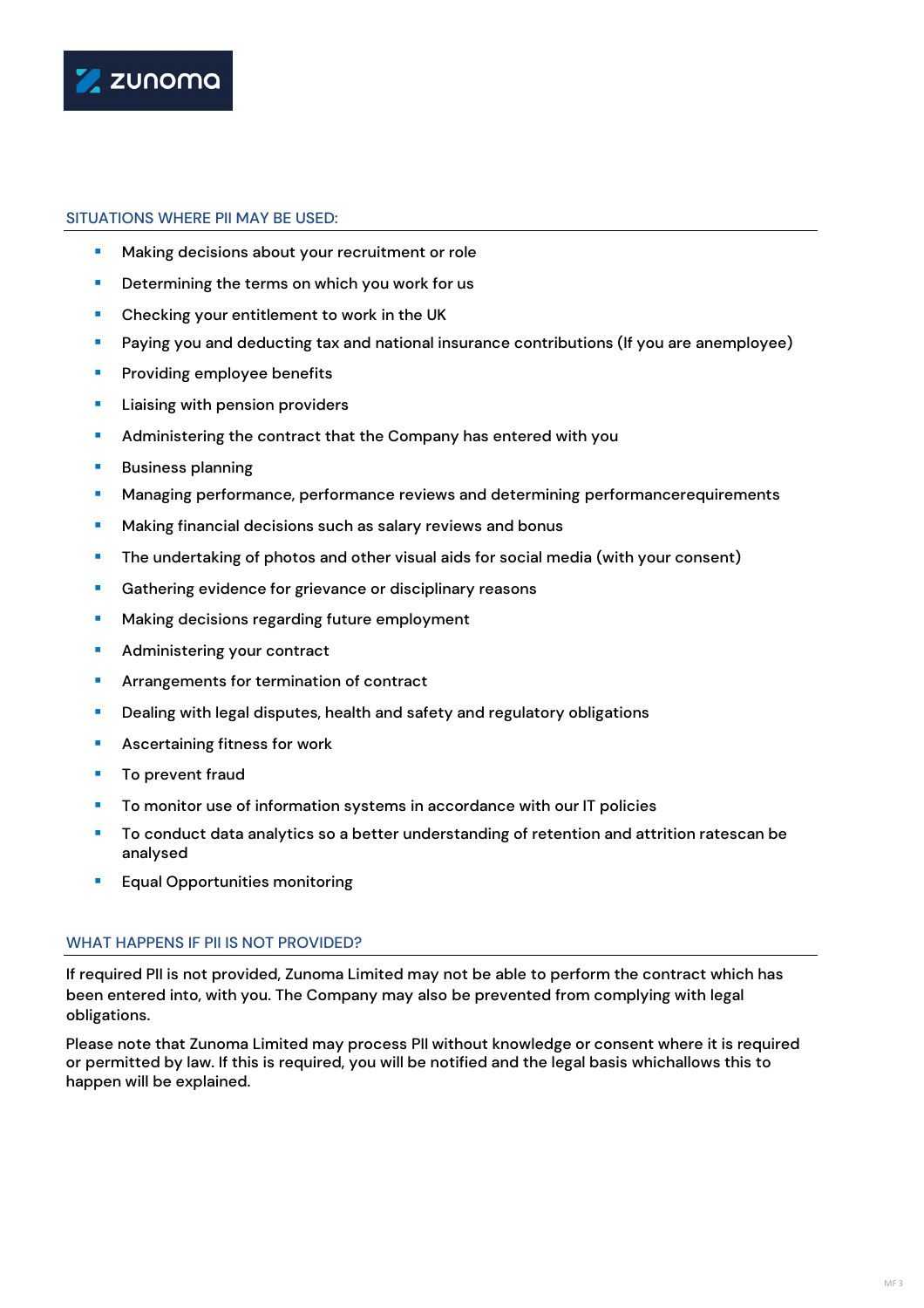

# DATA RETENTION

Zunoma will only retain PII for as long as necessary to fulfil the purposes for which it wascollected.

To determine the appropriate retention periods, the amount, nature and sensitivity is considered. The risk of unauthorised use, disclosure or harm is assessed and the applicable lawsand regulations are considered.

### ACCESS, ALTERATIONS, ERASURE AND RESTRICTION OF PII

It is important that Zunoma are kept up to date with accurate PII.

Request to access PII: you are able to request a copy of the PII which Zunoma hold. Alteration: A request to make alterations to your PII will ensure inaccurate information iscorrected.

Erasure: This request will allow you to delete or remove personal information about you whenthere is no valid reason to continue processing it.

Object to processing: There may be a situation where you wish to object to processing. You alsohave the right to object when your PII is used for marketing purposes.

Restriction: This enables you to restrict or suspend your PII. For example, you may wish to establish accuracy. Request to transfer: PII to be transferred to another party. For instance, ifyou moved house or have different bank account details etc.

All changes of PII must be kept up to date and notifications must be put in writing and addressedto the HR Manager.

### RIGHT TO WITHDRAW CONSENT

Under the General Data Protection Regulation, you have the right to withdraw consent. Requeststo withdraw consent must be put in writing and addressed to the HR Manager. Once such request has been received, Zunoma will no longer be able to process the PII for the purpose originally agreed to. The only exception would be if there was a legitimate basis for doing so in law.